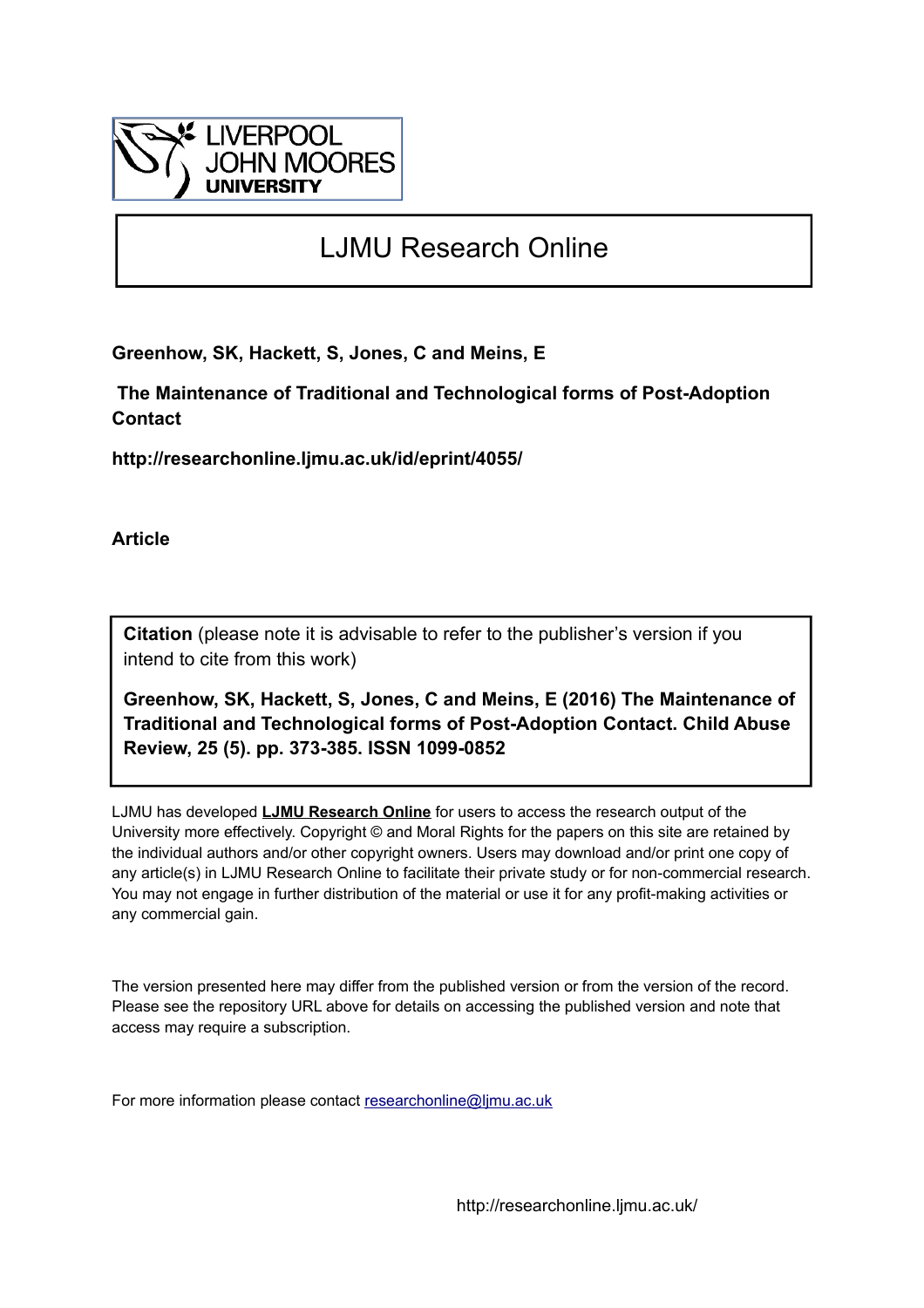The Maintenance of Traditional and Technological Forms of Post-Adoption Contact **Greenhow S, Hackett S, Jones C and Meins E, Child Abuse Review**

## **Abstract**

Openness in adoption practice now often includes post-adoption contact with the adopted child's birth family. Traditionally, indirect and direct contact has been supported and mediated by professionals following the adoption of children from the public care system in the UK. However, more recently, the widespread growth in the use of digital technologies has made it possible for both adopted children and birth relatives to search and contact one another through the use of sites such as Facebook without professional support. This practice has been called 'virtual contact'. Using data from interviews with 11 adoptive parents and 6 adopted young people, who had experienced virtual contact, it is suggested that virtual contact works well when it is successfully integrated with the maintenance of more traditional methods of contact but can present risks when introduced without prior contact. Implications for practice are discussed in terms of how virtual contact can become a positive addition to adoption practices by utilising integrated methods of openness through which adoptive relationships can be maintained.

*Key words*: adoption, post-adoption contact, technology, openness

#### **Key Practitioner Messages**

- Technology, used to supplement existing relationships with birth relatives, can be successful within a climate of *integrated openness* where traditional and technological methods of contact are used.
- Prior 'traditional' contact can assist in the development of relationships and boundaries before moving to virtual contact.
- 'Out of the blue' virtual contact, without prior connections, can be challenging and present risks.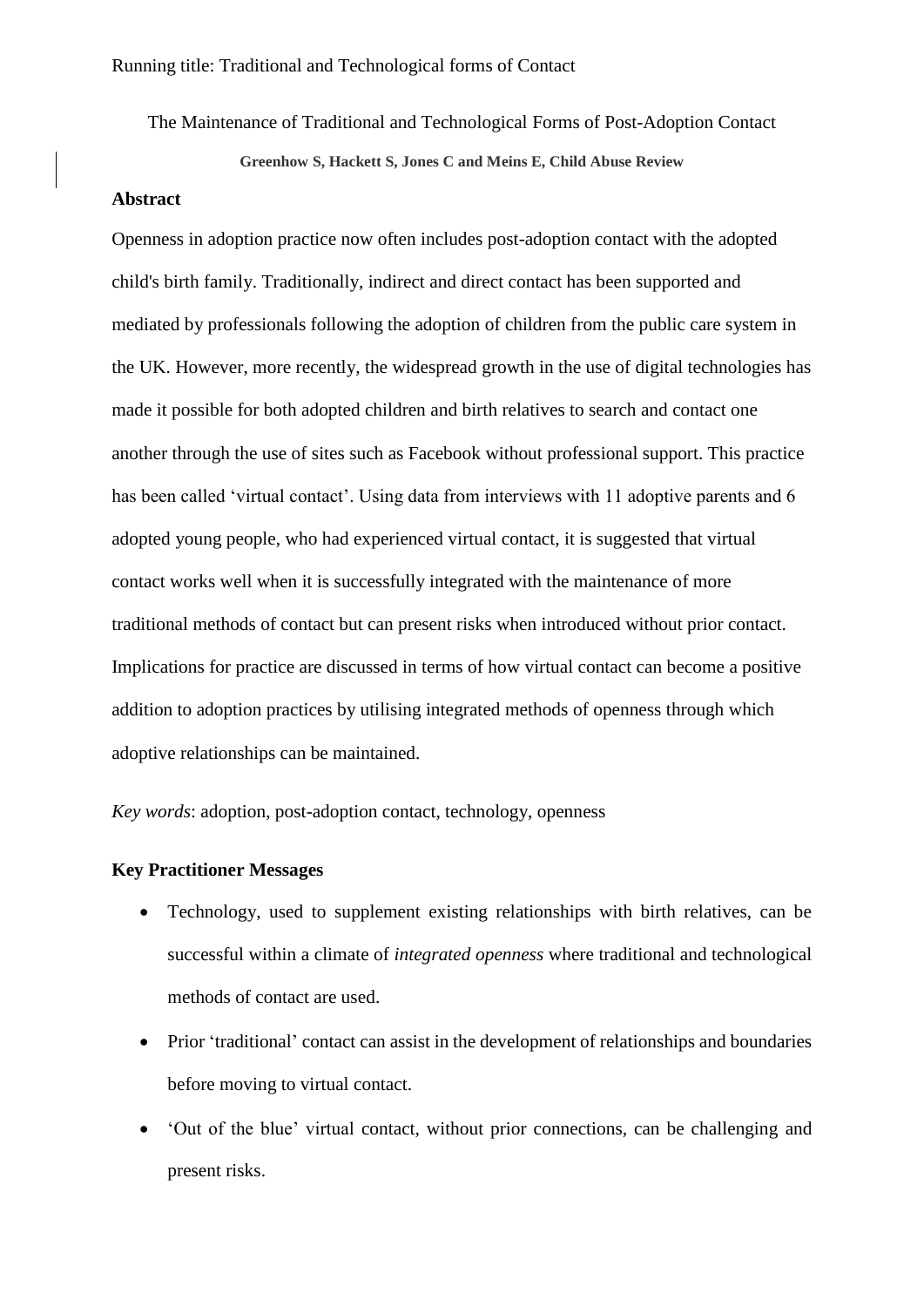• Integrated openness may not work well for all individuals and it is necessary to assess the appropriateness and value of all relationships irrespective of the methods of contact.

## **Background**

The importance of maintaining post-adoption contact between adopted children and their birth family, particularly those placed at an older age, is now increasingly accepted in social work practice (Neil *et al*., 2011). Traditionally, post-adoption contact with birth relatives has been conceptualised as direct (face-to-face) and indirect (letterbox) contact, and is typically mediated by an adoption agency, which sets boundaries, facilitates the contact and initiates any changes in contact arrangements (including changes in frequency or the birth family members who are involved) (Henney and Onken, 1998). Despite the acknowledgement that these traditional methods of contact can be beneficial to the child and birth relatives, there is evidence to suggest that contact can also be challenging. This is particularly true where adopted children have a history of abuse and/or neglect and the contact is with birth relatives who may have been involved in this abuse and/or neglect (Howe and Steele, 2004; Smith and Logan 2004). In addition to the potential challenges of traditional contact, a new set of technological practices are emerging that are facilitating search, reunion and continuing contact amongst members of adoptive and birth families without professional mediation. In particular, this includes 'virtual contact' (Fursland, 2010, p. 20) defined as 'post-adoption contact activities between adopted children and birth relatives via social networking sites, email, video calls, or text messaging' (Greenhow *et al*., 2015, p. 2).

Currently, adoptees can access their birth records at the age of 18 years in England and 16 years in Scotland, and at these ages can seek information or make contact with birth relatives. Despite high levels of satisfaction in these searches reported by adoptees (Pacheco and Eme, 1993), complexities are evident. For example, satisfaction is much more likely if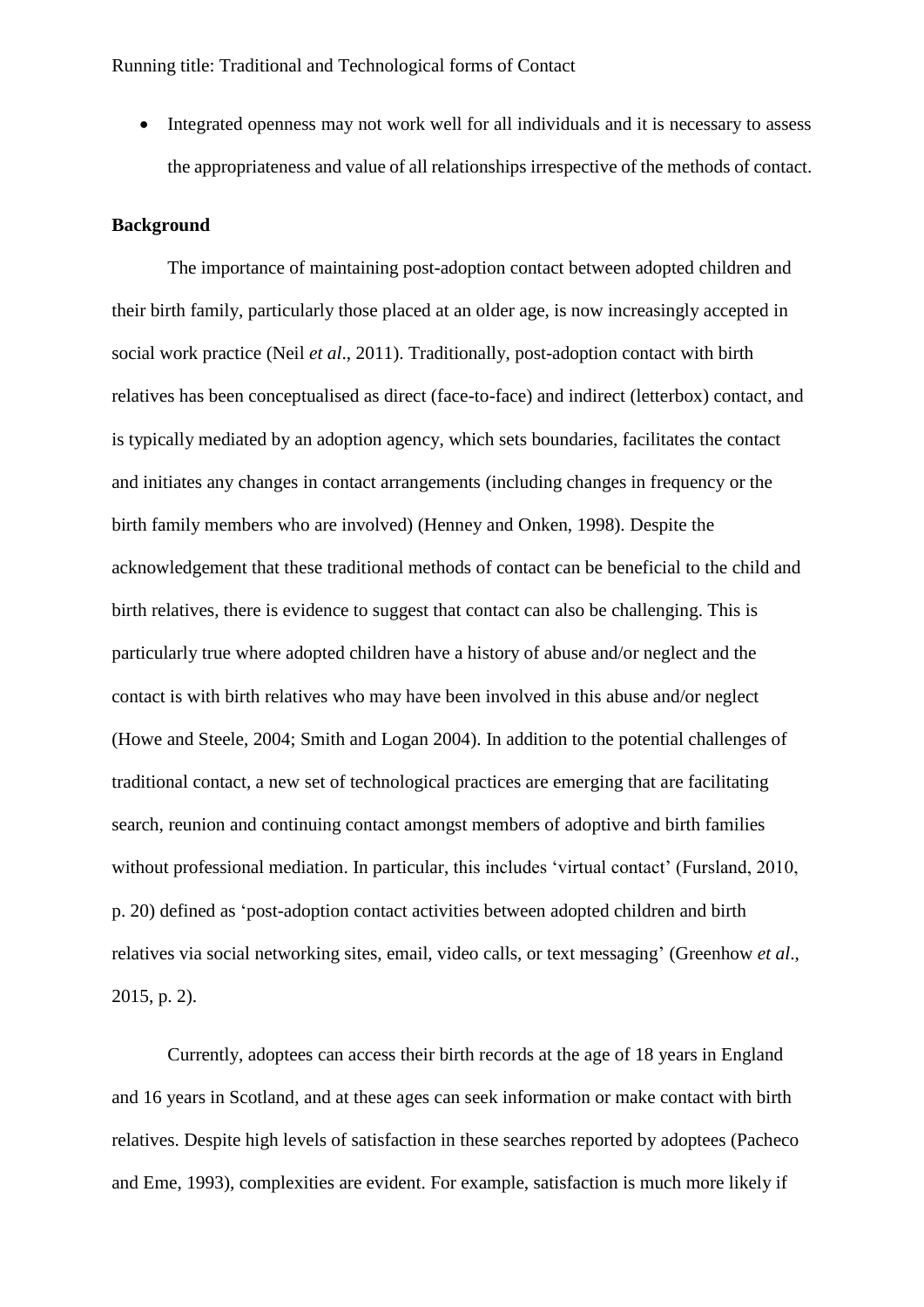adoptees have initiated the search themselves, as unexpected contact from birth relatives can cause a mixture of emotions, such as surprise, excitement, shock, curiosity and anxiety (Feast and Philpot, 2003). If the search process results in contact and reunion, adoptees then have to manage new relationships, which can involve integrating birth relatives into their lives, considering the frequency of contact, and whether both adoptive and birth families should meet and try to build relationships (Feast and Philpot, 2003). In addition to choosing to formally access their records at the age of 16 or 18 years, some adoptees may wish to take this process into their own hands earlier in their adolescence through the use of internet and social media searches. If internet searches result in virtual contact, the circumstances and purposes of this contact may vary. For example, virtual contact may be used to make initial contact or to enhance an existing relationship. This may result in a range of outcomes.

In their study involving 87 adopted young people aged 14 to 21 years, Neil *et al*. (2013, p. 244) argue that a 'general climate of openness' within the adoptive family reduces the risks that can be associated with virtual contact for adopted young people, as there is an understanding of the roles and boundaries within the adoptive kinship network. In particular, virtual contact was more likely to be positive when it was used to supplement existing relationships and was supported by adoptive parents. However, when it was used in an unplanned or unexpected way and when adoptive parents were not aware, virtual contact was more likely to have negative outcomes for the adopted young people (Neil *et al*., 2013).

Studies focusing on the wider general population of young people, beyond adoption literature, can also provide useful evidence regarding the value of digital technologies in maintaining relationships. Cummings *et al*. (2002), having reviewed several empirical studies comparing online and offline communication methods, concluded that the benefit of online communication is felt only if it is used to *supplement* rather than substitute offline relationships. Similarly, Mesch and Talmund (2006), following a survey of 987 young people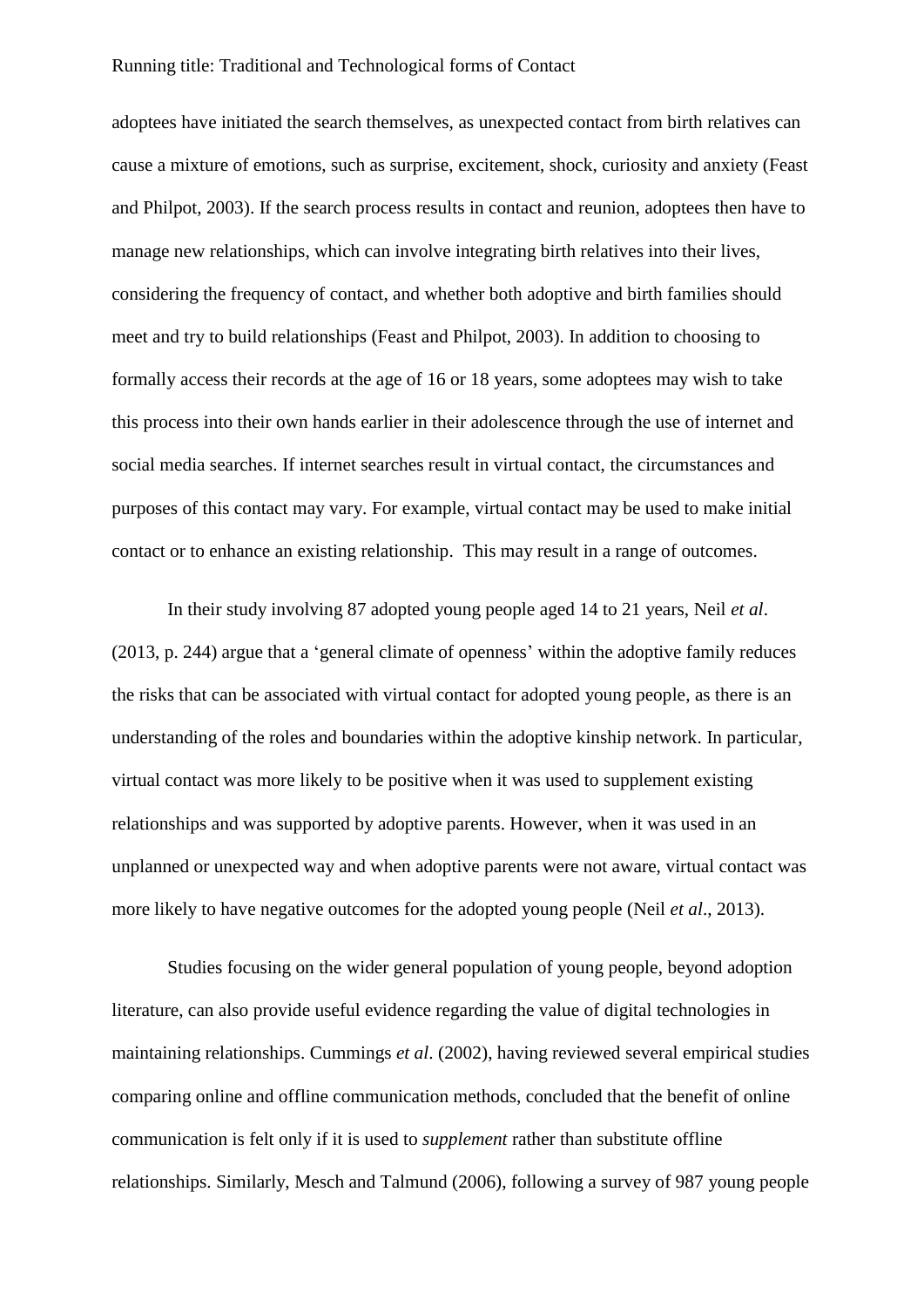in Israel, argue that friendships that originate online are perceived as less close than those that originate offline and are then supplemented with online communication. This, they argue, is due to the short duration of the relationships and the lack of shared activities and discussion. Furthermore, from their study of 110 18–29 year olds in the USA, Subrahmanyam *et al*. (2008) conceptualise young people's use of social networking sites through a co-construction model, whereby the online and offline worlds of a young person are psychologically connected through the issues they discuss and the people that are included. Subrahmanyam *et al*. (2008) also suggest that young people use social networking sites to strengthen some offline relationships that may not be as strong face-to-face. Their offline lives are *integrated* with their online lives with communicative technologies and traditional methods of communication being concurrently used for *interconnection*.

Considering the impact of communicative technologies on young people following interviews with 1511 9-19 year olds in the UK, Livingstone and Helsper (2007) suggest that young people who are more vulnerable offline may be more exposed to online risks. For example, they may seek online relationships if they lack strong offline ties and if these online relationships are with strangers this could present some dangers. There is, therefore, a clear suggested link between offline vulnerability and the experience of online risk, rather than the internet being the only mediating factor. As a result, it is useful to consider communicative technologies as an extension of daily life and communication rather than a separate challenge that exists in isolation. In relation to children and young people who have experienced adoption, this means it may be important to consider the potential risks associated with virtual contact through an assessment of the current offline context of young people's lives. This context may include their psychological wellbeing, their relationships with adoptive family members and their relationships with birth family members. To explore this further, the present study aims to consider the interaction between offline traditional methods of post-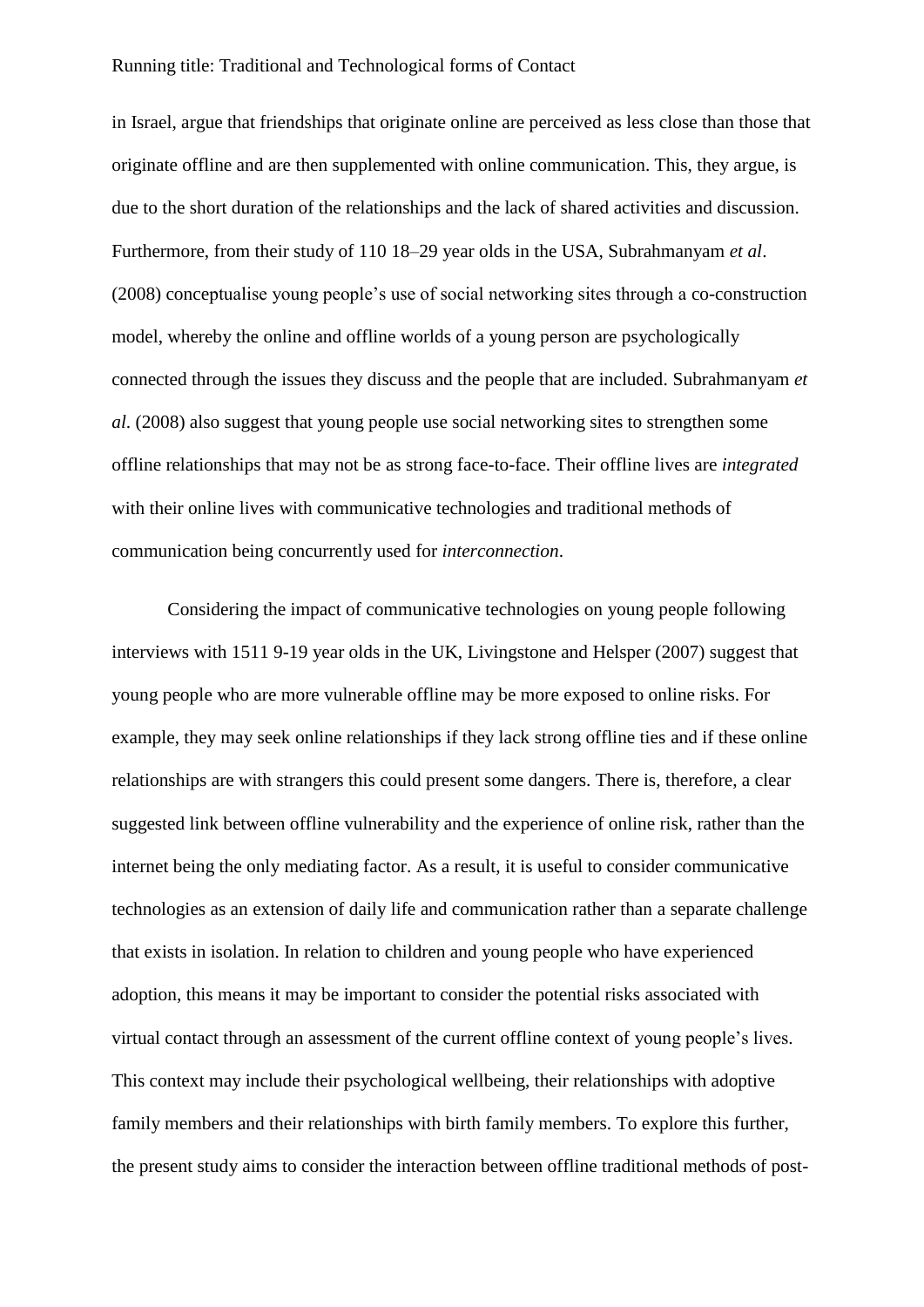adoption contact and the emerging use of online technological contact methods. This study aimed to answer the research question: how do technological and traditional methods of contact relate to one another?

## **Methods**

#### **Sample**

The sample comprised members of ten adoptive families who had experienced virtual contact. This included 11 adoptive parents and six adopted young people and adults aged 14- 22 years from four of the families (two out of six adoptees were 18 years and above). We were unable to recruit birth relatives for this study due to the fact that adoptive parents acted as gatekeepers to adoptees and birth relatives within their adoptive triangle. None of the adoptive parents were comfortable for us to speak to birth relatives due to the ongoing, sensitive nature of the virtual contact. This sampling limitation must be considered.

#### **Instrument**

As this is a new area of investigation, there were no standardised instruments for the collection of data on experiences of virtual contact. We reviewed existing research (as above) but subsequently decided to design our own semi-structured interview tool. The interviews were part of a wider study exploring the experiences of traditional and technological methods of contact. This study comprised an online survey of adoptive parents, and interviews with adoptive parents and adopted young people. In the interviews referred to for the purposes of this paper, participants were asked questions about: their family background and relationships; their relationship with birth relatives and how these may have changed or developed over time; how these relationships have been maintained (or not) through the maintenance of traditional methods of post-adoption contact; the family use of communicative technologies (including social media); and finally their experiences of virtual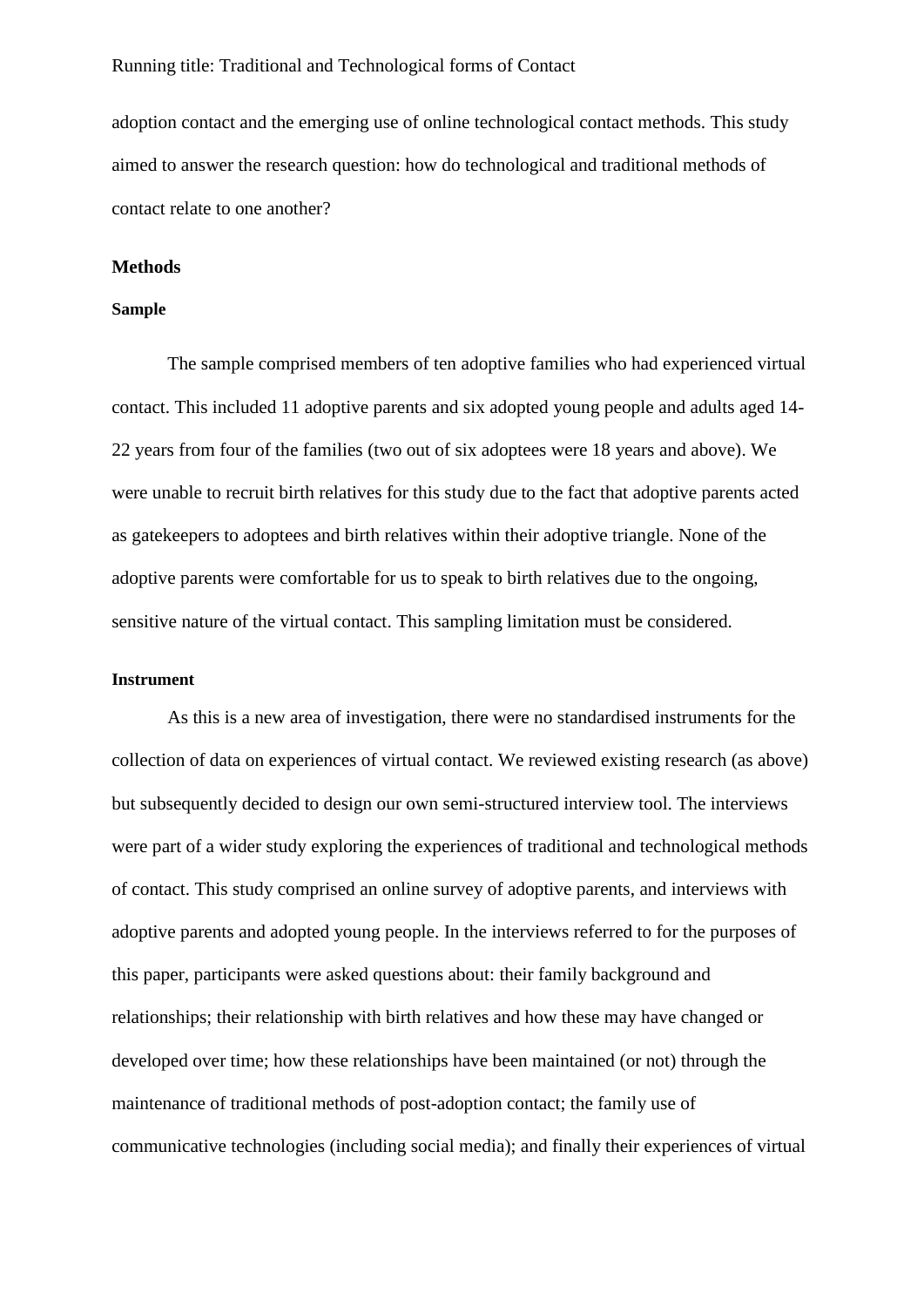contact and how these related to the wider maintenance of post-adoption contact. This paper focuses on the last section of these interviews: the family experiences of virtual contact and how these related to the wider maintenance of post-adoption contact. In relation to this theme, both adoptive parents and adoptees were asked:

- What contact arrangements do you have in place (if any)?
- How has technology been used as a contact method in your family?

Participants were given the freedom to discuss these questions in a manner they felt comfortable with and that reflected the way in which contact had been maintained traditionally and technologically in their family. As the interview was semi-structured, prompts were used to guide participants where necessary. For example,

- Why do you maintain contact?
- Why do you think technology was used as a contact method?
- Do you still manage contact in the same way?

## **Procedure**

Semi-structured interviews were carried out with members of the ten adoptive families. One adoptive parent was interviewed in nine families and one married couple were interviewed together in the remaining adoptive family. In relation to adoptees, three siblings were interviewed in one family and one adoptee interviewed in the three remaining families. The researchers accessed participants who had participated in a survey of adoptive parents (n=2 families) [part of a wider study] and through adoption agencies in contact with adoptive families who had experienced virtual contact (n=8 families). All adoptees were recruited via their adoptive parents who acted as gatekeepers. In all cases, the adoptees gave their informed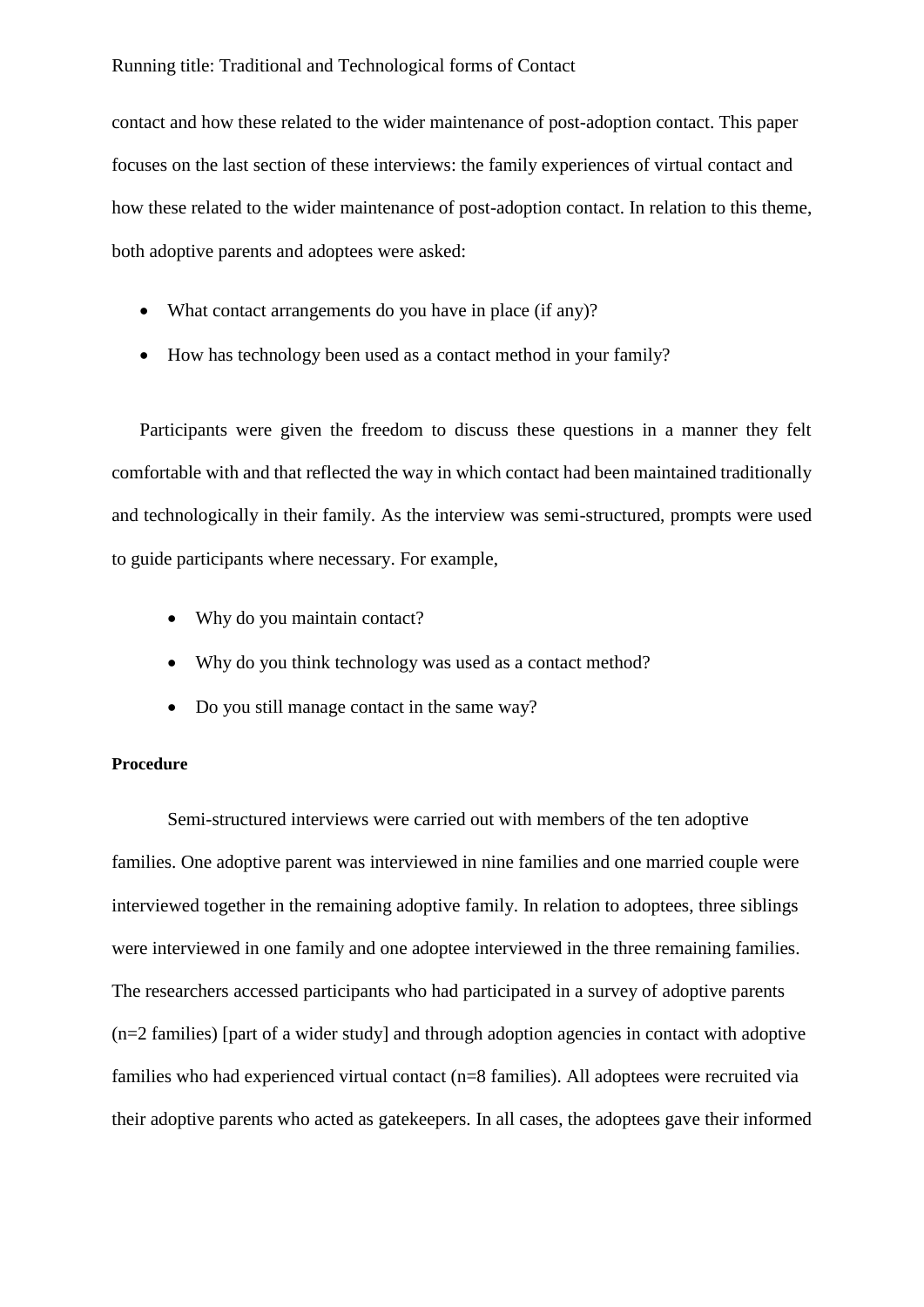consent to take part and their adoptive parents also provided their consent for their adopted children/adults to take part.

Participants were given the opportunity to be interviewed by telephone or face-toface. The majority of interviews were carried out via telephone (11 out of 17, including three adoptees), which has been shown to be a valid alternative to face-to-face conversations (Holt, 2010). The benefits of telephone interviews have been identified as offering time and cost efficiency, and a feeling of anonymity for participants due to not facing the researcher in person (Irvine *et al*., 2013), particularly when discussing sensitive issues (Van Selm and Jankowski, 2006). The semi-structured interviews lasted approximately 60-90 minutes for adoptive parents and approximately 30-45 minutes for adopted young people. In total, ten interviews were carried out with adoptive parents and six interviews with adoptees. In the case of adoptees, adoptive parents were present for two interviews (both carried out face-toface), for the remaining interview carried out face-to-face the adoptive parent was not in earshot. However, the researchers cannot be certain that adoptive parents were not in earshot when the three remaining adoptees were interviewed on the telephone.

#### **Ethics**

The project was approved by Durham University's School of Applied Social Sciences' Ethics Committee and followed the principles of the British Sociological Association (2002). In particular, all participants gave fully informed consent to take part in the research and anonymity is protected via the use of pseudonym names for all participants (adoptive parents and adoptees). Where individuals are not named, it is because they did not take part in the study but were mentioned by the participants during interviews. In these instances, the individuals mentioned by participants are highlighted by their position in the family (for example, adoptee, birth sibling).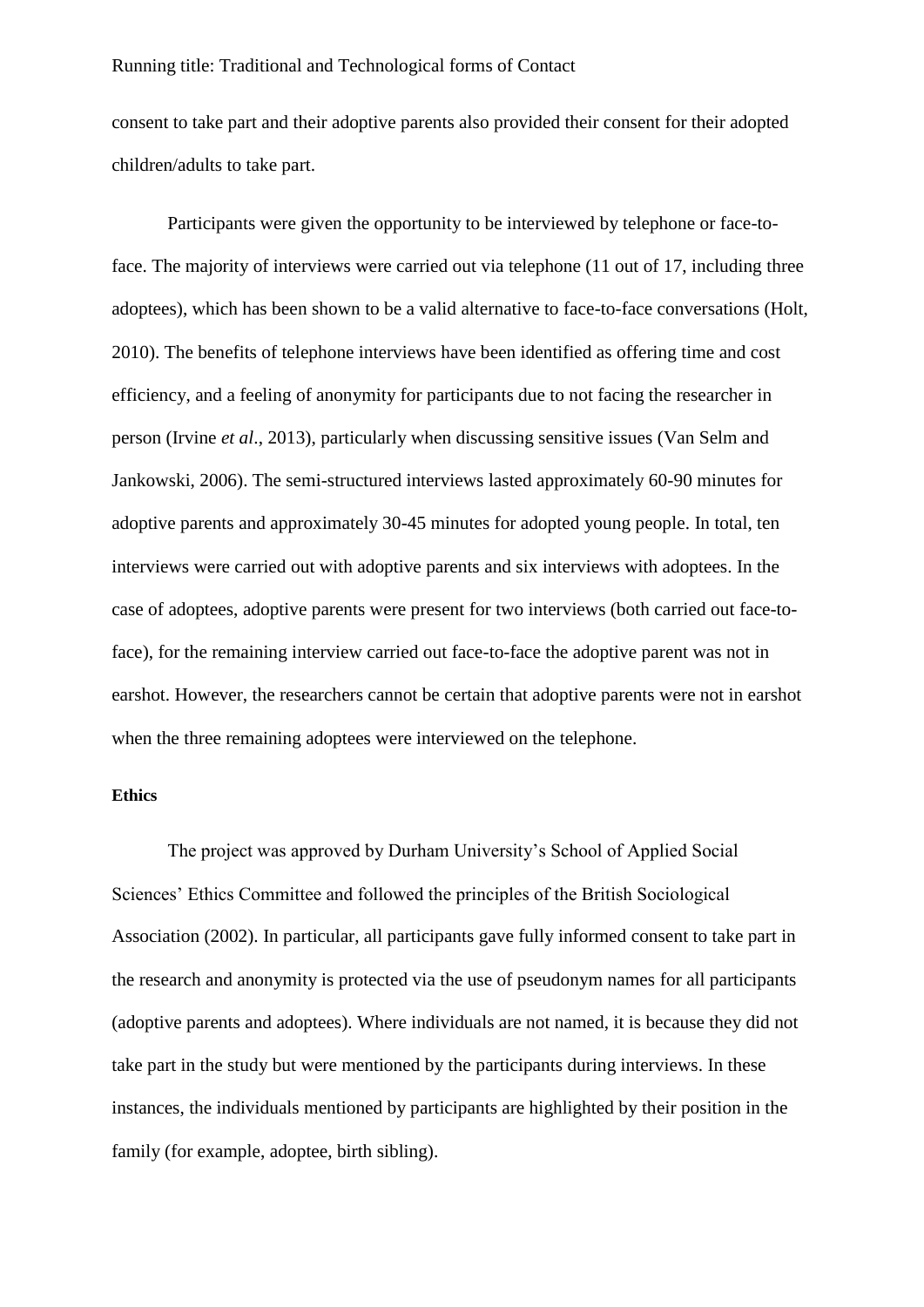Some specific ethical issues arose due to the sampling strategy that used adoptive parents as gatekeepers. It might be the case that some adoptees would have wanted to participate but their adoptive parents did not pass the information on about the study, and therefore these views were not captured. Participants for this research were recruited from England and Scotland. It is not possible to know how many young people were denied the chance to participate and also if, in some cases, adult adoptees (over the age of 16 or 18 years, depending on location) were not able to participate. There were two adoptees who participated in this study who were considered adults due to the ability to access their adoption records in the country they resided (that is, 18 years and above in England). The two adult adoptees were members of the sibling group of three and their younger sibling, aged 16 years, also took part. Therefore, the adoptive parent in this case gave their consent for all family members to take part in the research. However, the two adult adoptees also gave their independent consent to take part. We felt that it was important to include the views of these adult adoptees alongside those of the adoptees considered as children, despite their differing positions in relation to accessing birth records. This was due to the fact that the experience of virtual contact for them is related to their family as a whole, affecting all three siblings. Therefore, disentangling one from the other two would be problematic and giving voice to just one of them would not have been fair.

## **Analysis**

The data were analysed thematically to look for patterns across individual experiences (Aronson, 1995; Fereday and Muir-Cochrane, 2006). The data were inductively categorised, allowing the themes to be generated from adoptive family experiences of post-adoption contact (both traditionally and virtually). The first author was responsible for analysing the data, which involved an iterative process of reading transcripts and categorising key themes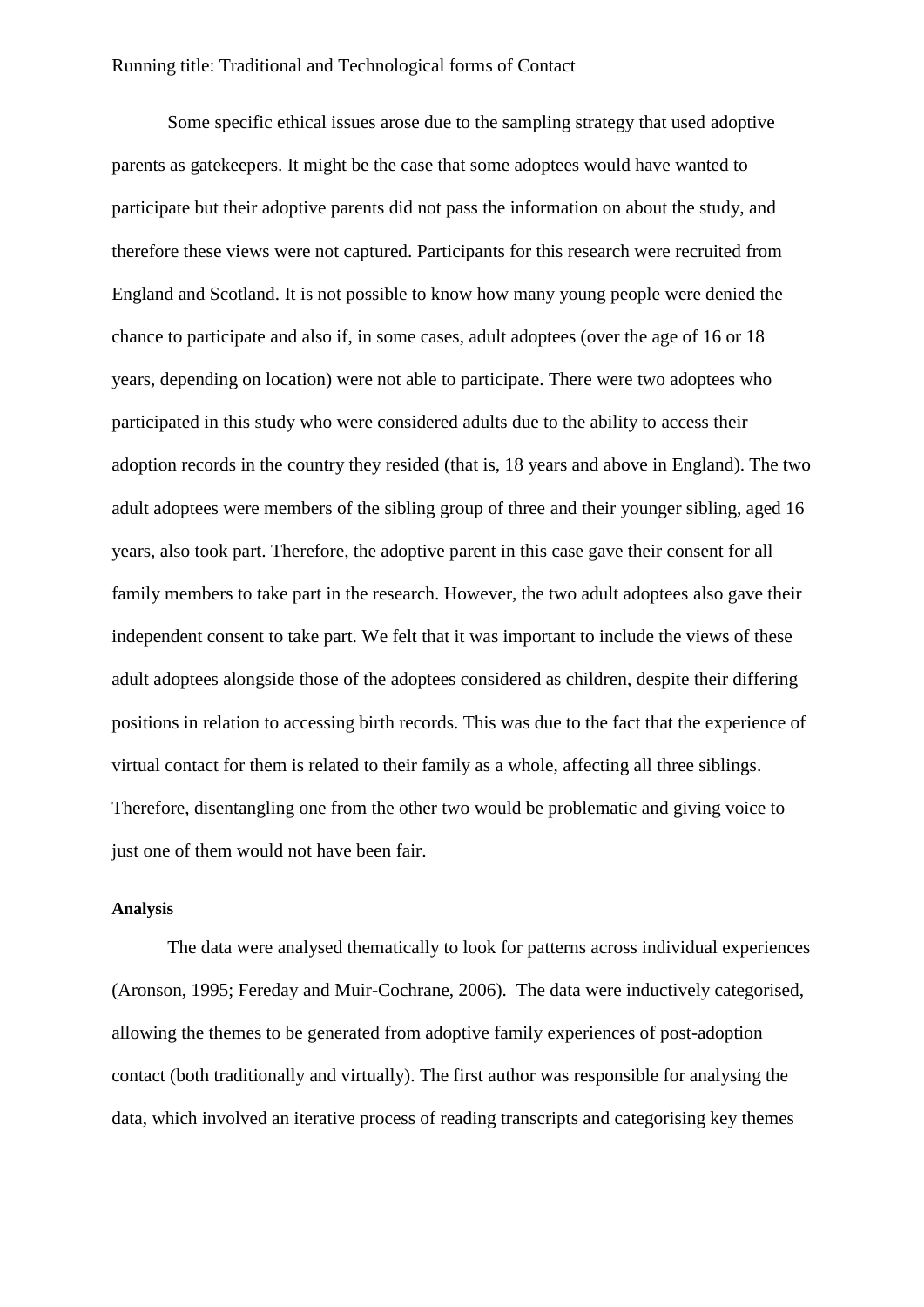across participant accounts. These themes were then refined following discussion amongst the research team, particularly in relation to the naming of the key themes.

## **Findings**

All family members reported having access to technology in the family home. Although this varied (for example, some adoptive parents did not use social media regularly and some adoptees used mobile technologies more frequently), all participants, and particularly adoptees, had regular access to social media, if they wished to use it. The experiences of virtual contact discussed by participants can be broadly categorised as:

- 'Out of the blue' virtual contact, that is, unplanned and unexpected, or
- Virtual contact that supplemented relationships that had already been initiated offline (which we refer to here as 'supplementary virtual contact').

Family experiences of virtual contact sometimes depended on the birth relative involved. Three out of the ten families experienced a combination of 'out of the blue' and 'supplementary virtual contact'. For example one family had 'out of the blue' virtual contact from the birth mother that was negative, but an extension of existing direct contact with siblings that was positive. Greenhow *et al*. (2015) outline a more detailed discussion of the nuances involved in virtual contact experiences. However, for the purpose of this paper it is important to note that the categories of virtual contact presented in this study are not mutually exclusive. Therefore, within one family it is possible to experience both types of virtual contact and the support needs of adoptive families will be dependent on the specific circumstances encountered. For the purpose of the following analysis, the most dominant form of virtual contact in each family is discussed. 'Dominant' refers to the contact that was discussed in the most depth by participants, which was ongoing and held the most significance (whether that was positive or negative).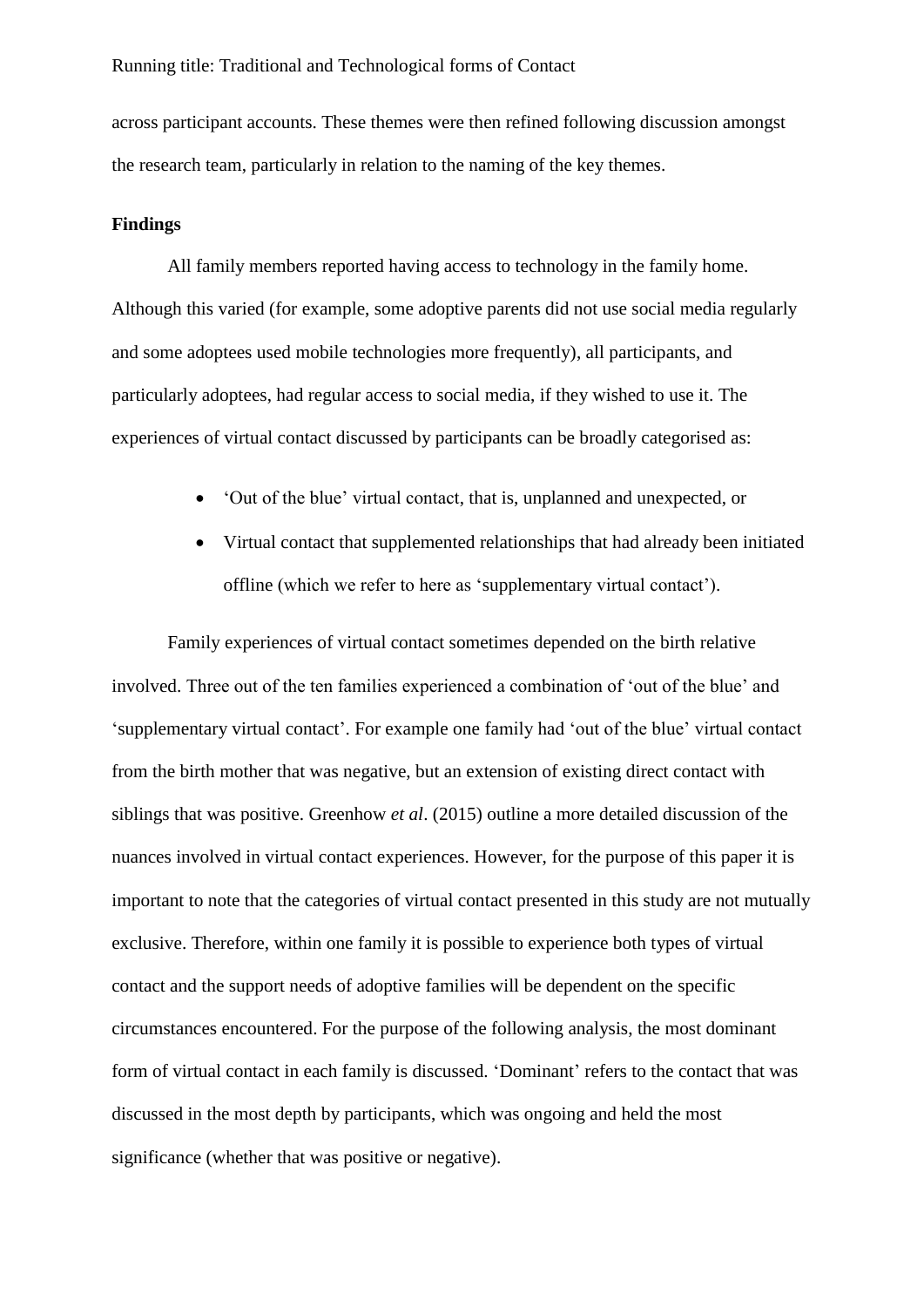## **'Out of the blue' virtual contact**

Six out of ten families reported virtual contact that occurred 'out of the blue' i.e. without existing connections; four of which were initiated by a birth relative (including the sibling group of three consisting of two adult adoptees) and two by the adopted young person. The birth relatives included birth mothers in five cases and siblings in one case. Of the six families, five had maintained letterbox contact with the birth relatives involved and one family had no prior contact. The letterbox contact was infrequent (annual), not consistently maintained or had ceased over time. Adoptive parents and adoptees described challenges involved in these sudden, more direct reconnections online. In relation to the contact, some adopted young people were not emotionally ready to handle unmediated connections with birth relatives (which adopted young people discussed when reflecting on the virtual contact or as described by their adoptive parents), who they may not have spoken with since early childhood. These situations involved the young people trying to negotiate the boundaries of these relationships in adolescence (or early adulthood). This process was difficult to manage due to the fact that the virtual contact could happen at any time, and there was, therefore, a lack of time and space to negotiate a level of contact that was appropriate for all. In addition, the online nature of the contact meant that social work mediation was either not present or was difficult to put in place once adoptees and birth relatives were already in contact.

Participants described the negative impact virtual contact had when it was experienced unexpectedly. Verity describes how the 'out of the blue' nature of the virtual contact created an uncontrollable reaction of fear:

'My mum was like "your birth mum she sent [your sister] a friend request on Facebook and I think she might have sent you one"… I jumped and was shaking and fell backwards then I was crying… and then I got really scared.'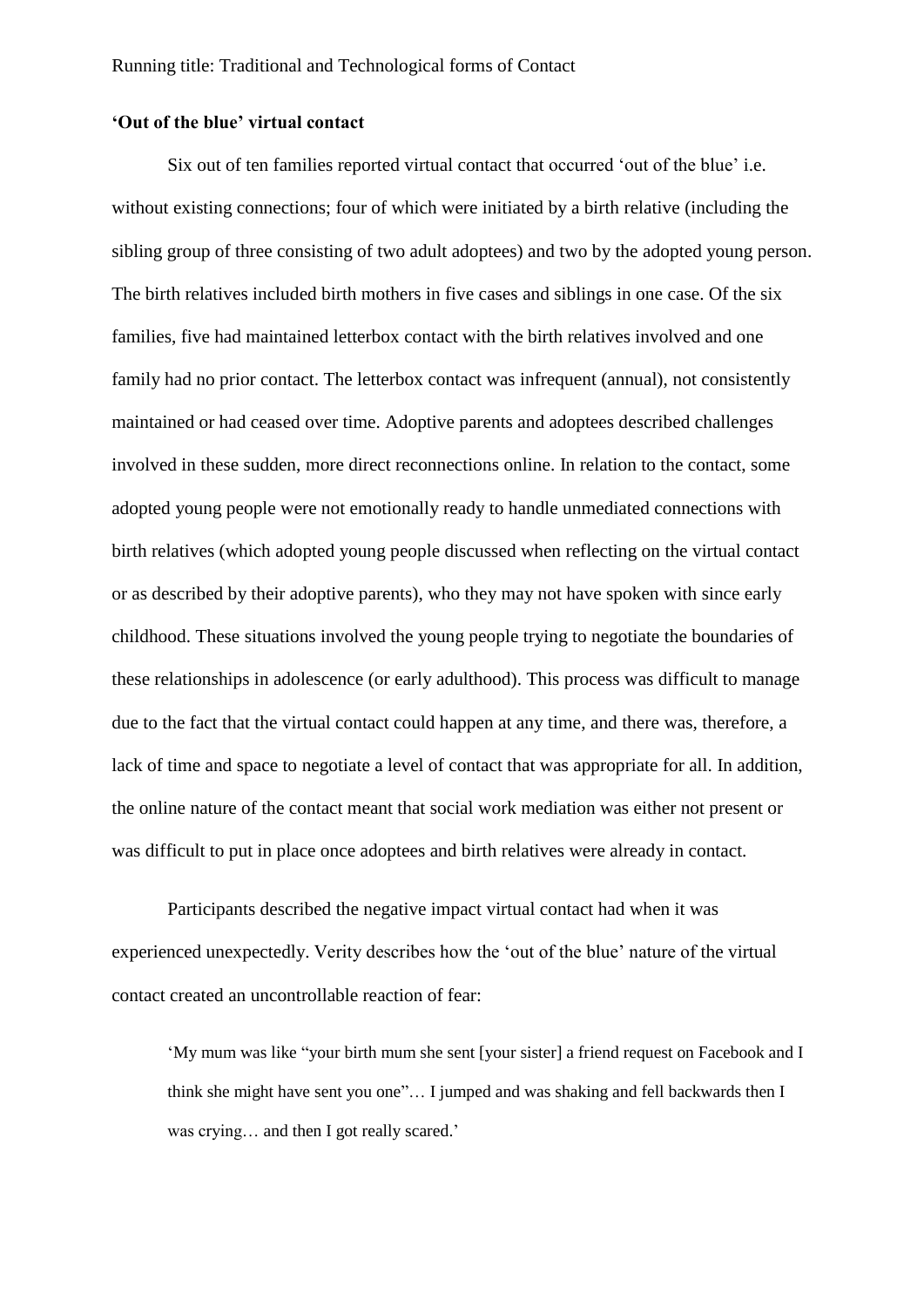(Verity, adoptee aged 14)

Adoptive parents, James and Hannah, described what their daughter said to them following an 'out of the blue' approach by birth relatives on Bebo and the situation that followed. It could be inferred that both James and Hannah's daughter, and Verity above, were not emotionally ready to deal with a reunion with birth relatives. In the quotation that follows, it is clear that appropriate boundaries had not been negotiated to place safe restrictions on the contact whilst allowing positive relationships to develop over time (as through traditional methods of contact):

'"I'm [adoptee] a bit freaked out. I've just received this message and I think it's from my grandma"…When she [adoptee] found out about them it was like the excitement, and she wasn't in a great place… Then I think she realised that, you know, the type of people that they are [birth family]… it wasn't what she imagined her family to be.'

(James and Hannah, adoptive parents)

'Out of the blue' contact means that established relationships have not been formed between the adoptee and birth relatives, and so when virtual contact occurs, communication may not be in line with the new family boundaries that are created through adoption. An example of this is discussed by Sue, an adoptive parent, who describes the virtual contact that developed following an approach, initiated by her adoptive daughter, via Facebook to members of her birth family:

'She [Sue's daughter] got in touch via Facebook with her birth mum and then she got in touch with her older brother. So it was all a big explosion of gushiness… then she doesn't hear from them for a while… so it's very chaotic.'

(Sue, adoptive mother)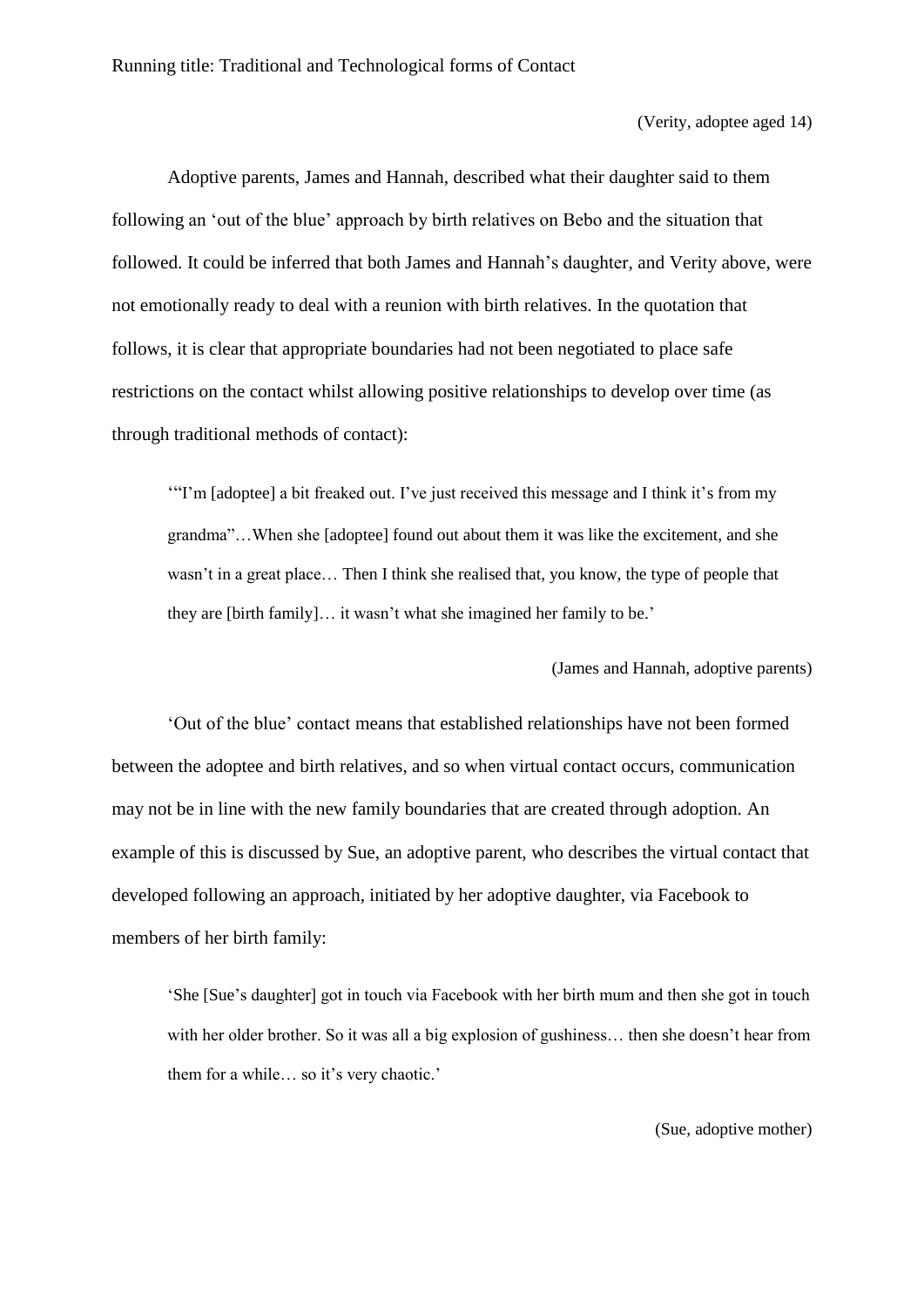The use of the word 'explosion' by Sue is a useful description for 'out of the blue' virtual contact as it reflects sudden connections that lack prior planning. This is where previous traditional contact and connections between the adoptive and birth family may help to support the transition to online methods. This also highlights where there may be differences in the way adoptive parents and adoptees view the virtual contact. Sue's daughter seemed to become emotionally involved in the immediate online connection, whereas Sue viewed this as a negative outcome.

## **Supplementary virtual contact**

Four out of the ten families used virtual contact to supplement existing relationships that had developed through the use of traditional contact methods; three of which were initiated by a birth relative and one by the adopted young person. All the families had maintained direct contact prior to the virtual contact occurring; two with siblings, one with birth uncles and one with the birth mother (although this latter case did cause challenges for the adoptive family, which are explained in the next section). For the most part, these online connections were described in a far more positive way by adoptive parents and adopted young people than those participants who experienced 'out of the blue' virtual contact. Communicative technologies were used to supplement positive connections, and the informal nature of online communication allowed individuals to control post-adoption contact in a more 'family-like' (Jones and Hackett, 2012) way. In particular, the everyday nature of virtual contact meant that contact became part of family interactions rather than a formalised process. The boundaries of the relationships had been negotiated through traditional methods, allowing virtual contact to continue these negotiated connections without the need to process new relationships online.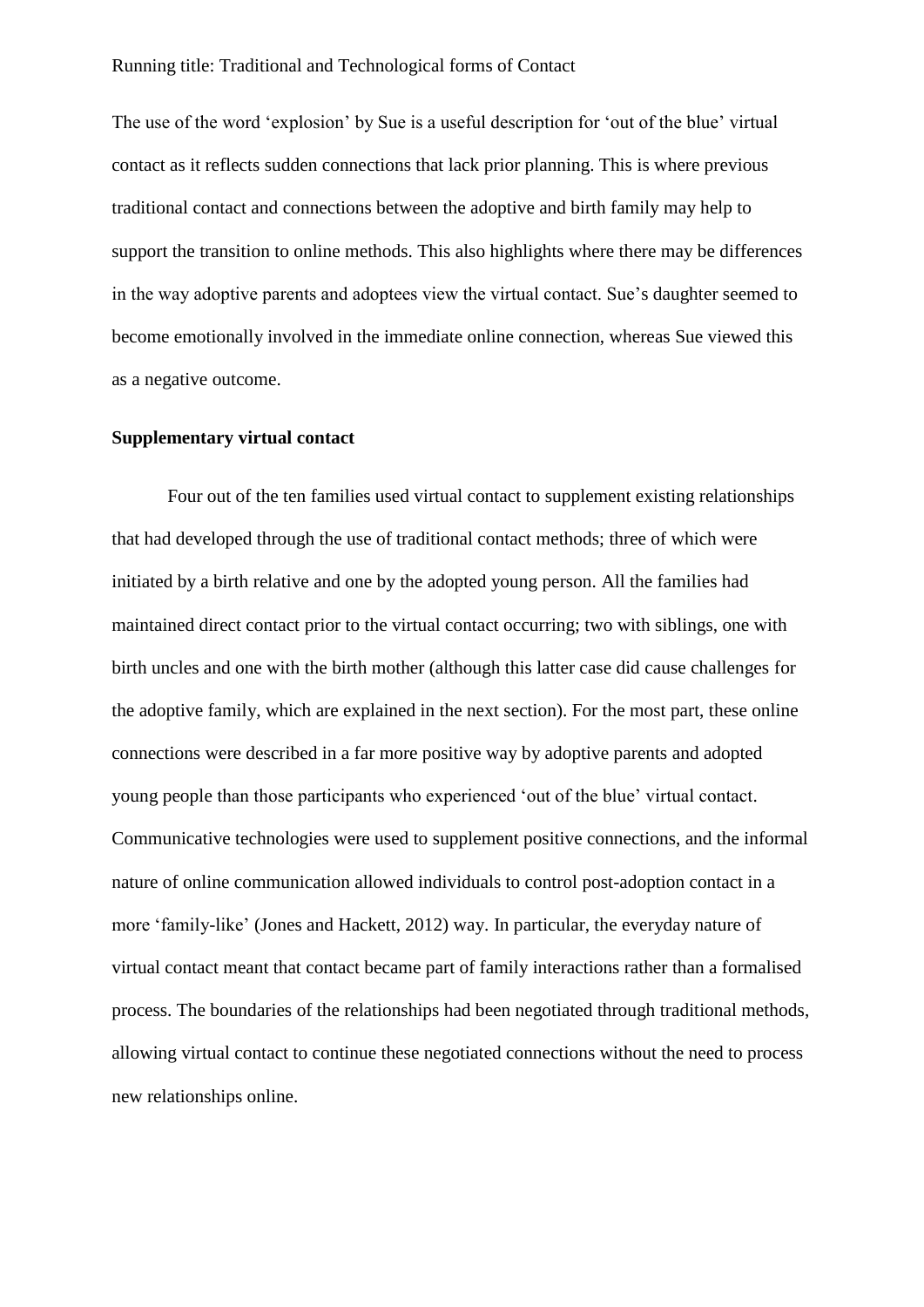Where traditional methods of contact had worked well, some families had moved on from these methods and supplemented their relationships with birth relatives in a positive way using online methods. This is highlighted in Diane's family where the traditional direct contact that had been maintained between her adopted son and his birth siblings, had been extended through technology. The regularity of the contact via Facebook had allowed the relationships between the siblings to develop:

'So when he met up with his brother and sister [during direct contact], they did exchange [online] details... I think it was some comfort that, you know, rather than just have a meet up twice a year they could speak to each other*.*'

(Diane, adoptive mother)

The extension of relationships online also added normality and reality to the child's dual connection to two families. Lee, an adoptee, describes how the various methods of contact, including virtual contact, have allowed him to maintain a real sense of his dual connection to his birth and adoptive families. He talked about how he finds this normal due to the traditional methods used as he grew up and now the addition of technological methods:

'Keeping contact with them [birth family] in different methods… I just think it's a normal way because I've grown up with it and I've got… used to having four of my different family members instead of two.'

#### (Lee, adoptee aged 18)

Where virtual contact had worked well, participants discussed the interaction between traditional and technological methods of contact and maintained both forms to facilitate positive relationships. This meant that post-adoption relationships with birth family members had online and offline elements.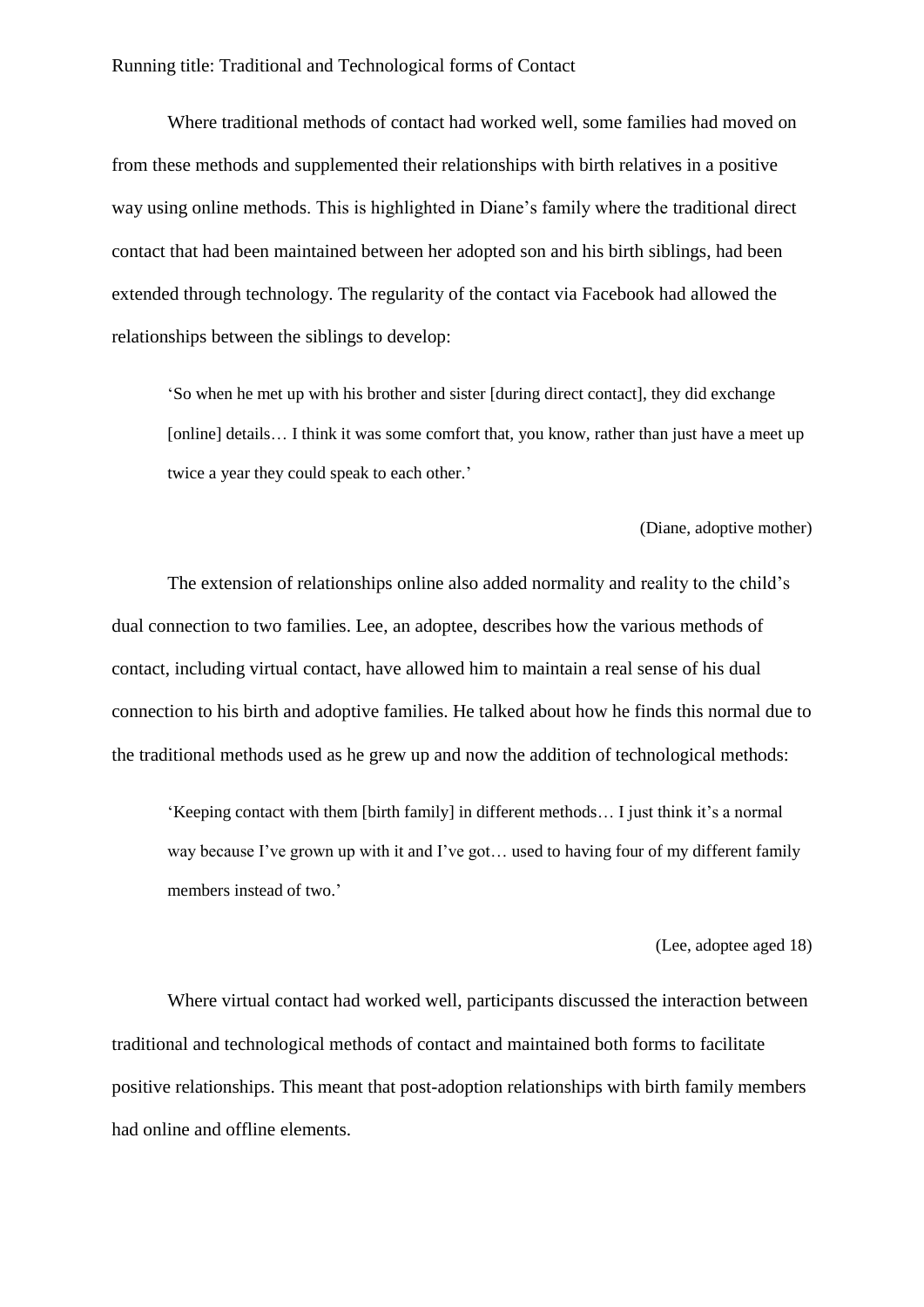## **'Integrated' and 'Technologically Facilitated' Openness**

It could be inferred from the themes discussed above, that prior connections, maintained through traditional methods of contact can lay positive foundations for successful virtual contact, as seen in the stories of 'supplementary virtual contact'. This suggests that the integration of traditional and technological mediums in the maintenance of contact over the life course could influence whether virtual contact works well. The two broad types of virtual contact that were experienced amongst our sample of adoptive family members, 'out of the blue' and 'supplementary' virtual contact, describe the way in which technology was used as a contact method within the adoptive family. This was with regards to whether technology was used in a planned way to supplement existing relationships with birth family members that were developed through traditional methods of contact, or whether technology was used in an unexpected way whereby either the adoptee or birth relative contacted one another 'out of the blue'. Therefore, the importance of prior connections between the adoptee and birth relatives emerged as an important factor that could influence whether virtual contact was working well. Following on from these categorisations of virtual contact, we developed categorisations that broadly explained the way in which technology had impacted on the wider maintenance of post-adoption contact in the families who participated. The maintenance of post-adoption contact within our sample was broadly categorised as:

- *Technologically facilitated openness*: this generally consisted of infrequent (usually annual) indirect contact, with virtual contact occurring 'out of the blue' and replacing traditional forms of contact.
- *Integrated openness*: this generally consisted of ongoing (often direct) forms of traditional contact that were supplemented through virtual contact, with both traditional and technological forms of contact used to maintain relationships.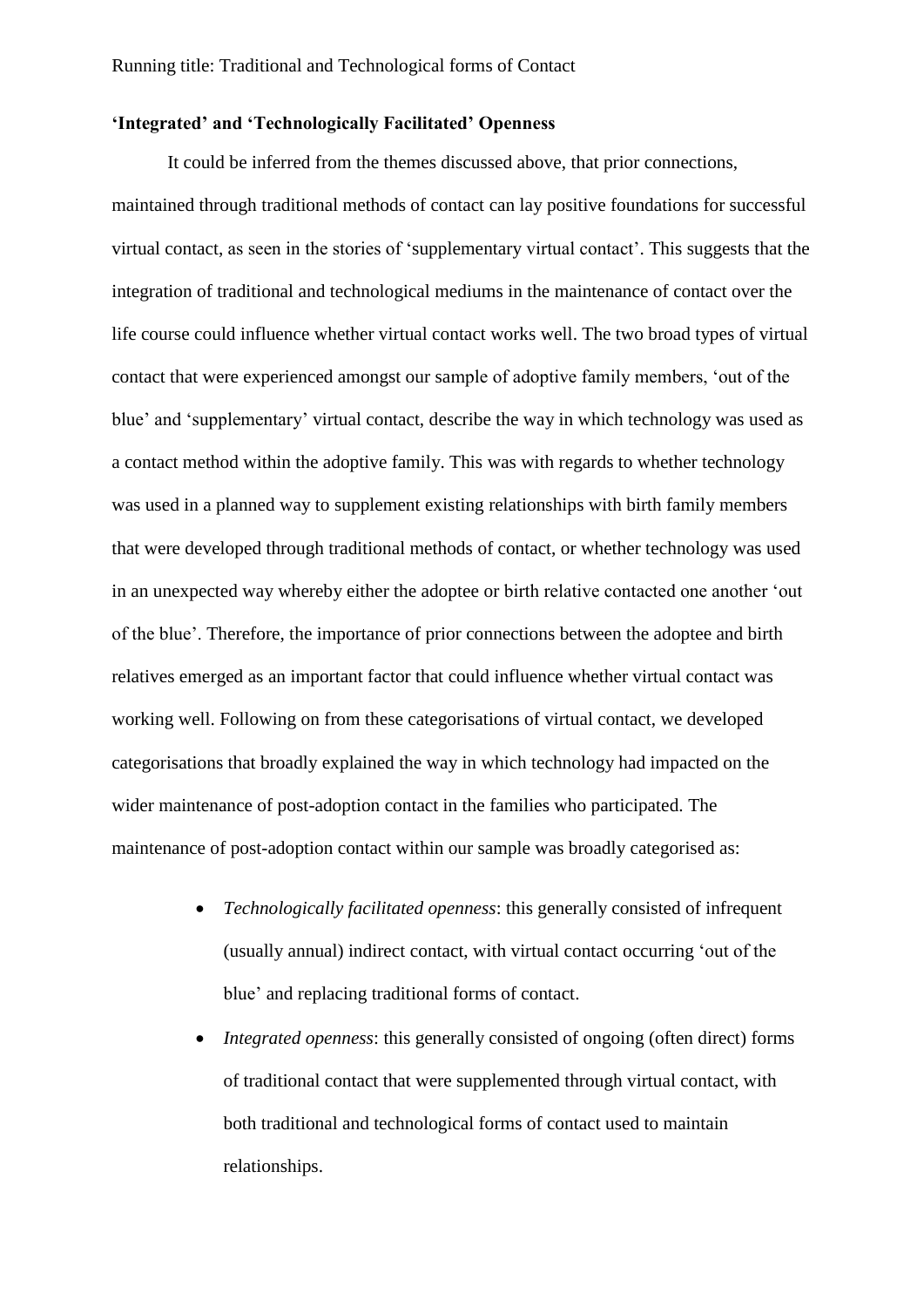The use of the term 'openness' in our categorisations refers to what Brodzinsky (2005) calls 'structural openness', relating to contact that is maintained between adoptive and birth family members. Brodzinsky (2005) also discusses the importance of 'communicative openness' referring to adoption-related conversations within the adoptive family. This latter form of openness is not discussed in this study and therefore the impact of communicative openness on the experience of virtual contact is unknown in this sample.

For six of the families in this study, 'out of the blue' virtual contact had replaced the use of traditional methods, which led to '*technologically facilitated openness'*. All families who could be included in this category, described the virtual contact as a negative experience due to the risks and challenges presented through unmediated online connections. Where traditional forms of contact were maintained in these families, indirect contact was recommended by social work professionals due to the involvement of the birth relatives (usually birth parents) in the child's pathway to care, through abuse or neglect, meaning that direct forms of contact may not be appropriate or may have even been traumatic for the child. Therefore, the occurrence of virtual contact within this context meant that this was challenging and in contravention to social workers' advice, and adoptees were rather suddenly in touch with birth relatives in more direct technological forms.

The four families who experienced 'supplementary virtual contact' could be placed in the '*integrated openness*' category, due to the fact that they were maintaining post-contact through traditional and technological methods. Two families described this as positive and two as mixed with positive and negative elements. The positive or negative experience depended on the birth relative involved, with positive integrations of traditional and technological methods generally being used to maintain relationships between adoptees and birth siblings or wider birth relatives (excluding birth parents). In the two families with mixed experiences of virtual contact, the virtual contact had been positively integrated into the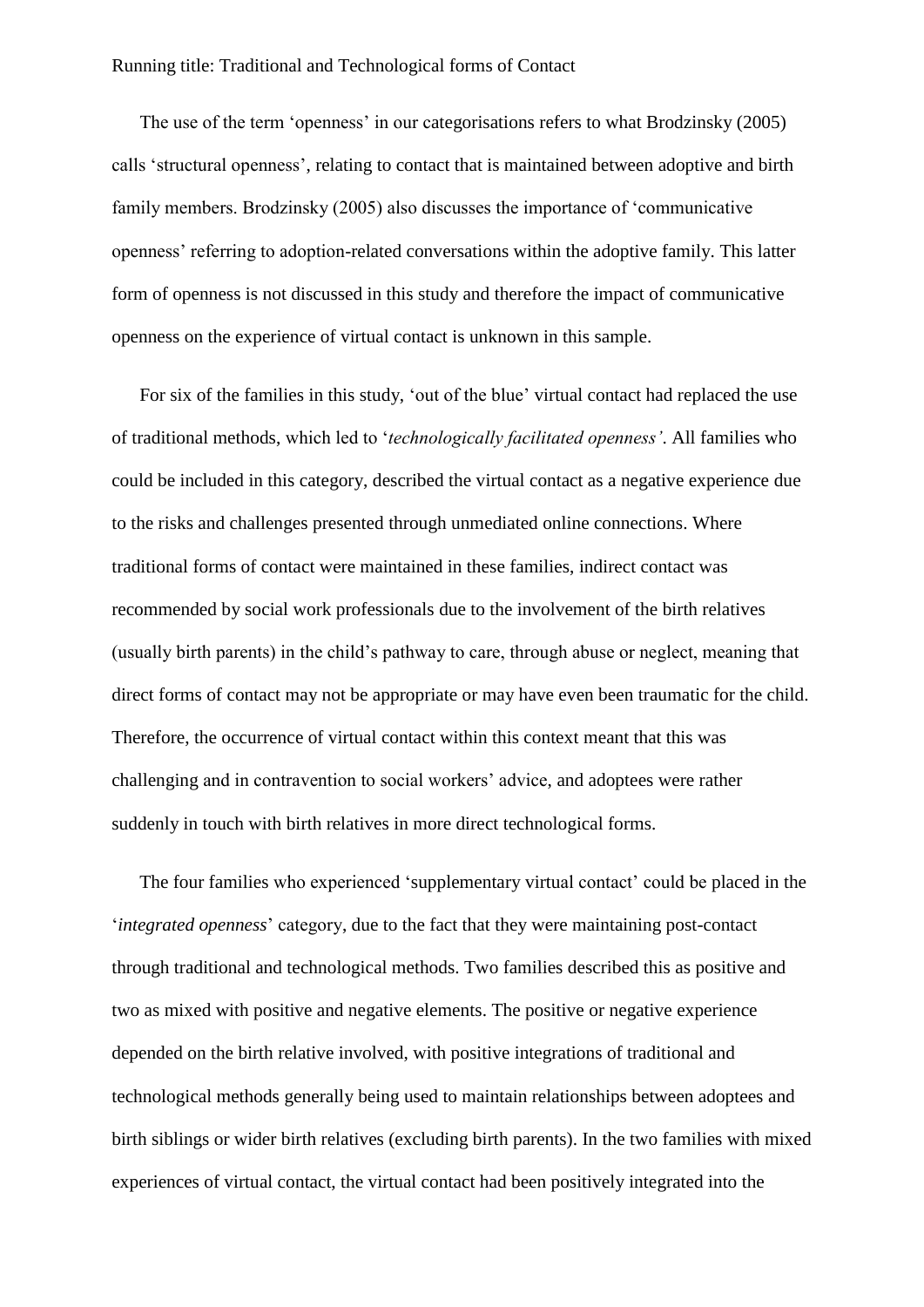maintenance of openness amongst birth siblings and wider birth relatives, but had been negative when maintained with birth parents. The integration of technological and traditional methods worked well when an agreement had been reached regarding the level of openness, which was challenging when adoptees may not have been ready to interact with birth parents online.

There was an exception to this dual categorisation, as one adoptive parent described how their adopted child had returned to the care system following the disruption of the adoption. Although there were multiple factors that led to this disruption, the adoptive parent discussed the negative influence of contact to the breakdown of the adoption. However, the virtual contact occurred following the disruption of the adoption, therefore it is unknown what the impact of the virtual contact was.

## **Discussion**

The participants' experiences in this study have informed the categorisation of the experiences of virtual contact and, through this analysis, the importance of *integrated openness* was highlighted. This is where virtual contact was used to supplement existing traditional methods of contact (direct contact), and both technological and traditional methods of contact are maintained concurrently. Traditional contact provided relational foundations to support the progression to virtual contact. Where virtual contact was maintained through *technologically facilitated openness,* the 'out of the blue' and immediate nature of these virtual connections meant that the gradual process of boundary negotiation over time did not occur.

The ability to extend existing relationships through virtual contact was a useful addition to openness for some adoptive families. The extension of relationships online added normality and reality to the child's dual connection to two families. The lack of formality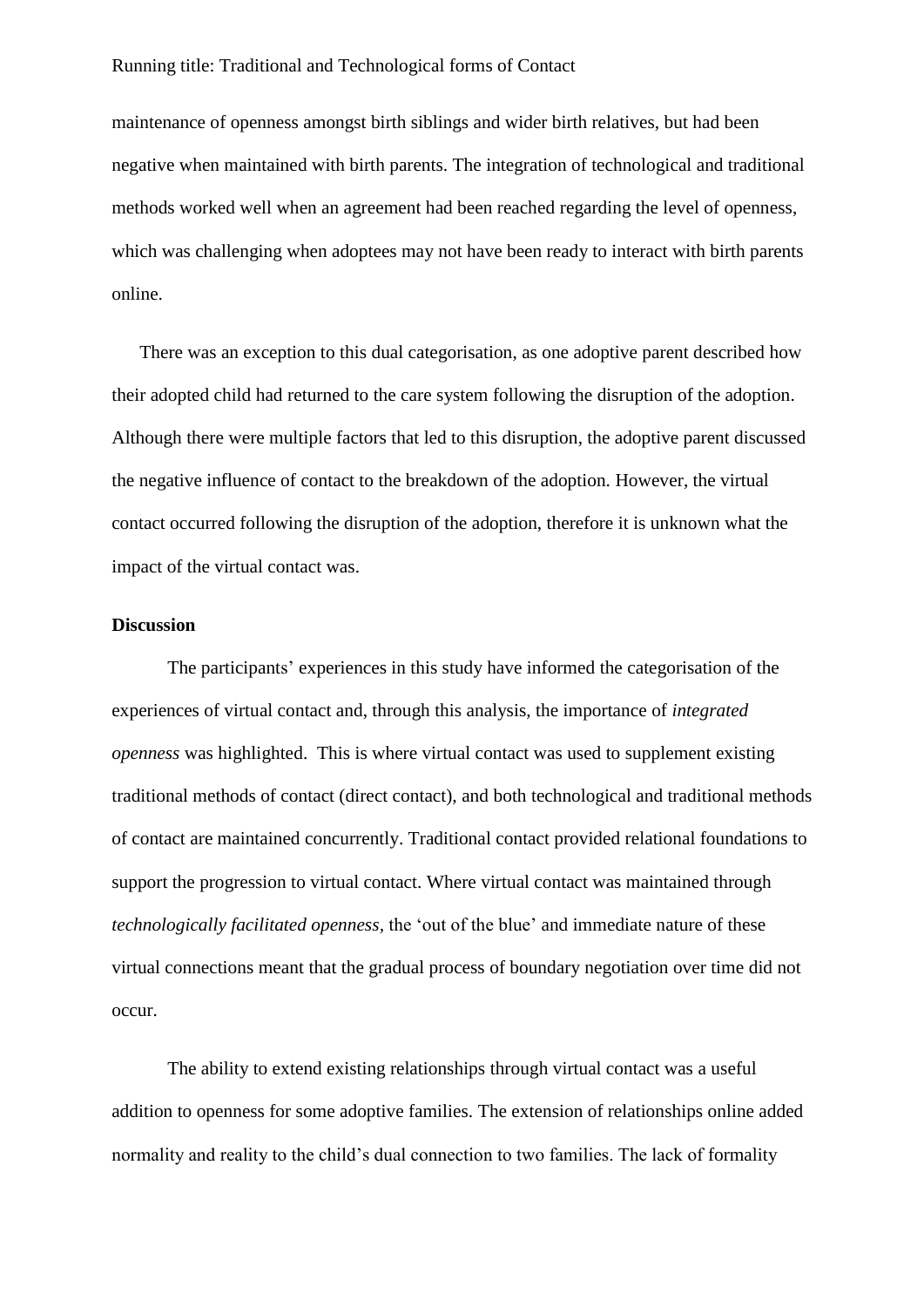allowed the connection to feel more natural and family-like (Jones and Hackett, 2012). Smith and Logan (2004) have argued that traditional methods of contact may not sufficiently facilitate the ongoing exchange of information and maintenance of relationships. In addition, the methods themselves have been criticised. Over a decade ago, Swanton (2002, p. 129) argued that letter-writing, the method used in the majority of contact cases, is not a 'modernday skill'. Letterbox, often viewed as the easier end of the contact spectrum, can be challenging due, for example, to different levels of engagement from adoptive and birth family members (Sales, 2002) whereas face-to-face contact can feel unnatural (Slade, 2002). Neil (2002) argues that when developing contact arrangements between birth relatives and the adopted child, it may be useful to learn from established family modes of interaction and how the child usually interacts with family members. Therefore, it is important to engage in activities that children currently enjoy, for example communicative technologies. This would ensure that the normally public contact practices can be integrated into the private realm of the family (Jones and Hackett, 2012).

Despite the suggestion that *integrated openness* worked well for participants in this study, it is important to note that this form of openness may not work well with all birth relatives, as it may be that mutually satisfying boundaries cannot be achieved with all individuals. Some participants in this study were managing successful integrated openness between the adopted child and their siblings, but had not managed this with the child's birth parents. Therefore, it is not as simple as promoting the concurrent maintenance of traditional and technological methods for the success of virtual connections. Rather, it is important to consider which relationships are important and positive to each adopted child through traditional methods before the progression to virtual methods. In addition, the offline vulnerability (Livingstone and Helsper, 2007) of each adopted child in relation to their psychological wellbeing should be considered, as this vulnerability can be transferred online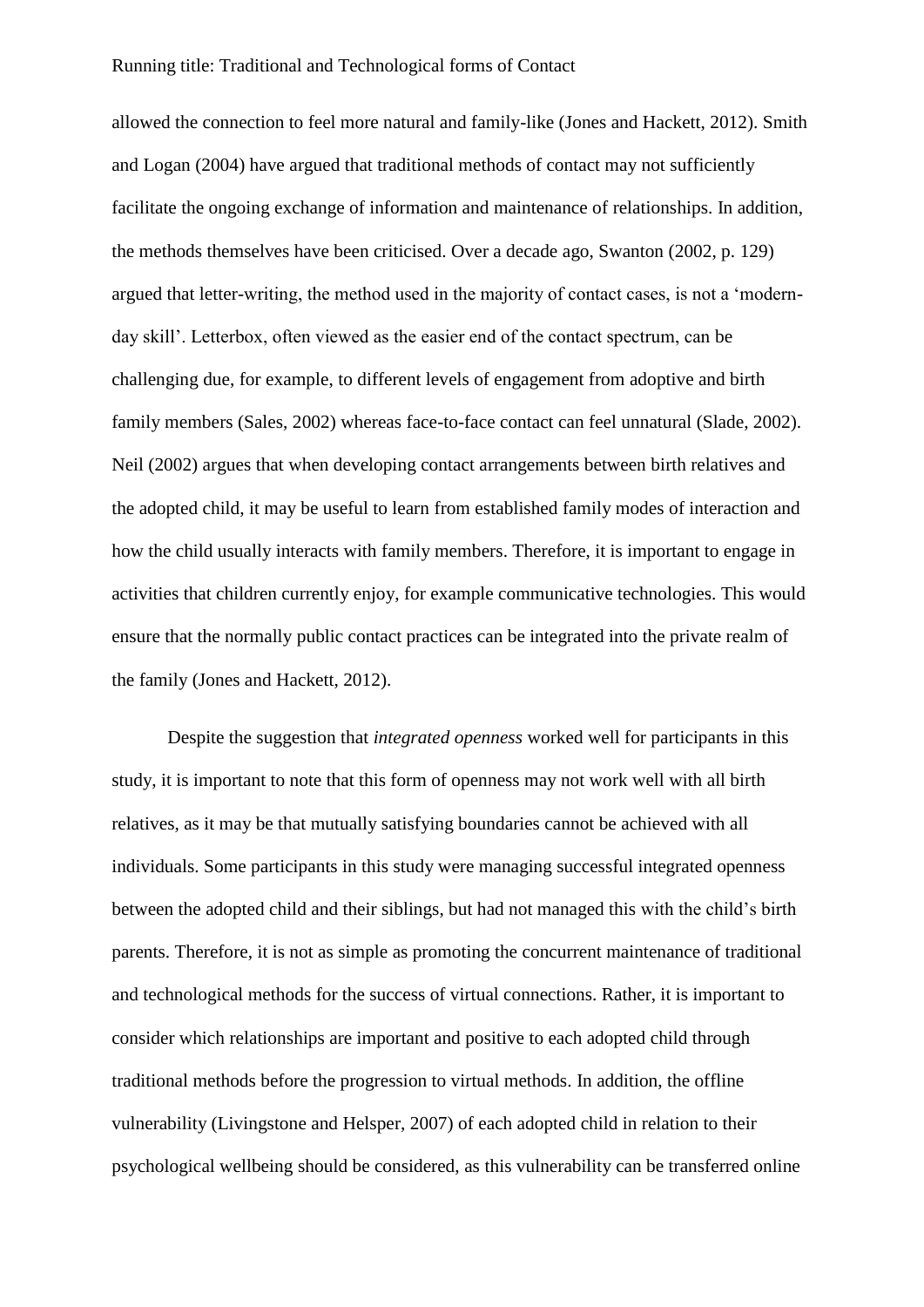and make it difficult for the child to manage virtual connections with birth relatives. Therefore, the prior relationships maintained traditionally may need to be positive before being extended virtually. If prior relationships with birth relatives are problematic these challenges may be transferred online.

Further research is needed to explore whether the categorisations in this study can be applied to wider samples of adoptive families. Currently, the categorisations stem from the analysis of data from a small sample of ten adoptive families. However, when comparing the categorisations to the research of Neil *et al*. (2013) and wider studies looking at the value of online and offline relationships outside adoptive families (Cummings *et al*., 2002; Subrahmanyam *et al*., 2008), it seems similar patterns emerge. These patterns suggest that online communication can be meaningful and beneficial if it is used to extend existing offline relationships. However, the value of e-communication can be lost when it is used to initiate 'out of the blue' connections. Prior offline connections can facilitate greater closeness (Mesch and Talmund, 2006) that can be taken forward into online networks.

It is important to recognise that although the dichotomous categorisations suggested in this study may provide a useful starting point, they may not capture all experiences of virtual contact. For example, further research is needed to explore cases where 'out of the blue' virtual contact could work well and be positive, and therefore whether 'technologically facilitated openness' could become an appropriate method within adoption practice. In addition to the importance of the *existence* of prior relationships for virtual contact to work well, there is a need to also consider the *value* of these prior and ongoing post-adoption relationships.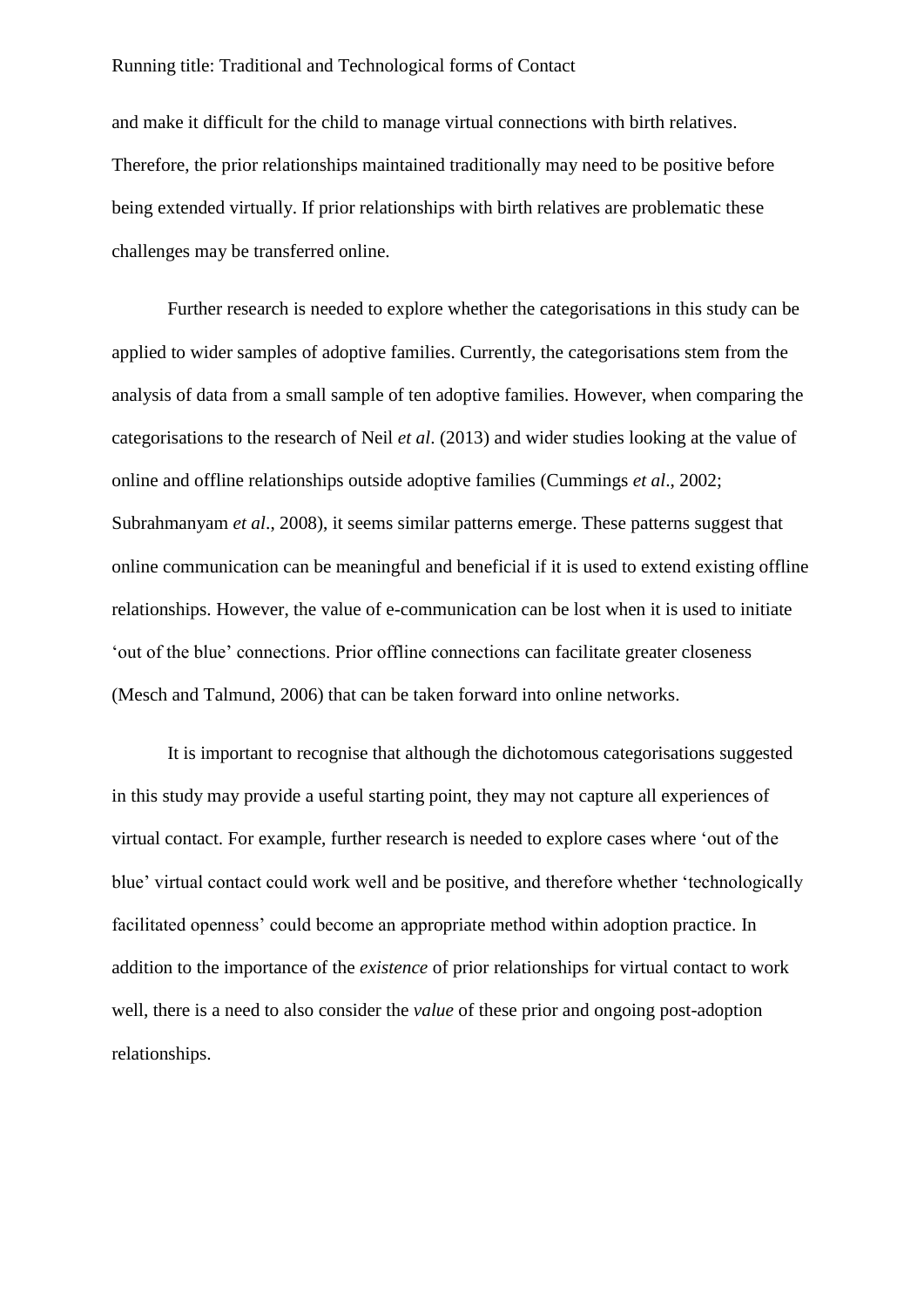## **Limitations**

It is hoped that the categorisations that have developed from the data in this study can provide an indication of the ways in which virtual contact is experienced. However, there are several limitations in this study that must be noted. Due to the small sample size, this study can only claim to be exploratory in nature and further research would be necessary to substantiate the findings. This study also gathered a sample mainly of children who were adopted from the public care system. The data may, therefore, not reflect the experiences of other types of adoption, for example, international and infant adoptions. In addition, an important limitation of this sample is the absence of birth relative views and it is unknown how many adoptees were prevented from participating in the study. Therefore, the complete experience of virtual contact from all perspectives of the adoption triangle has not been captured. Finally, it is important to explore the views of social work practitioners in relation to the support services that are currently available and how these may need to develop.

## **Conclusion**

This paper suggests that *integrated openness* creates conditions for technological methods of contact to work well. Virtual contact that is used to supplement existing connections that have been maintained traditionally, exists within a context of ongoing support, negotiated boundaries and established relationships. If the negotiation of relationship boundaries has already been achieved through previous traditional contact methods, then the transition to technological methods of contact may be an easier one to manage for an adoptee. This is where 'out of the blue' contact can be problematic. When prior connections are not present, the unmediated nature of virtual contact can be challenging, as the time to carefully negotiate relationships in a controlled and supported manner is not there. It is, however, important to consider the value and appropriateness of relationships on an individual basis, as integrated openness may not be positive for all. Further research to explore the value of the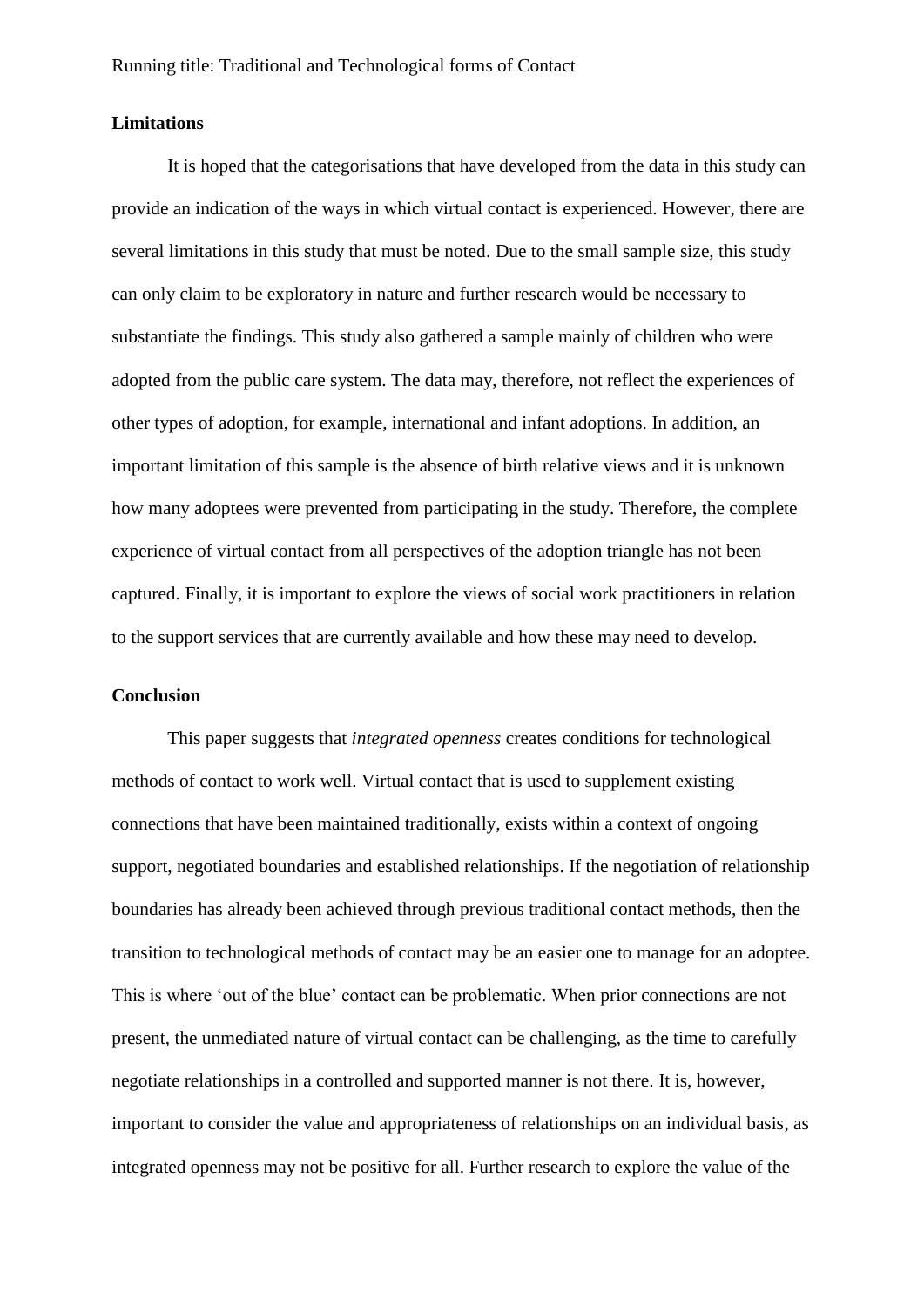categorisations proposed in this study would allow for a stronger evidenced-based typology of the ways in which virtual contact is experienced to be developed.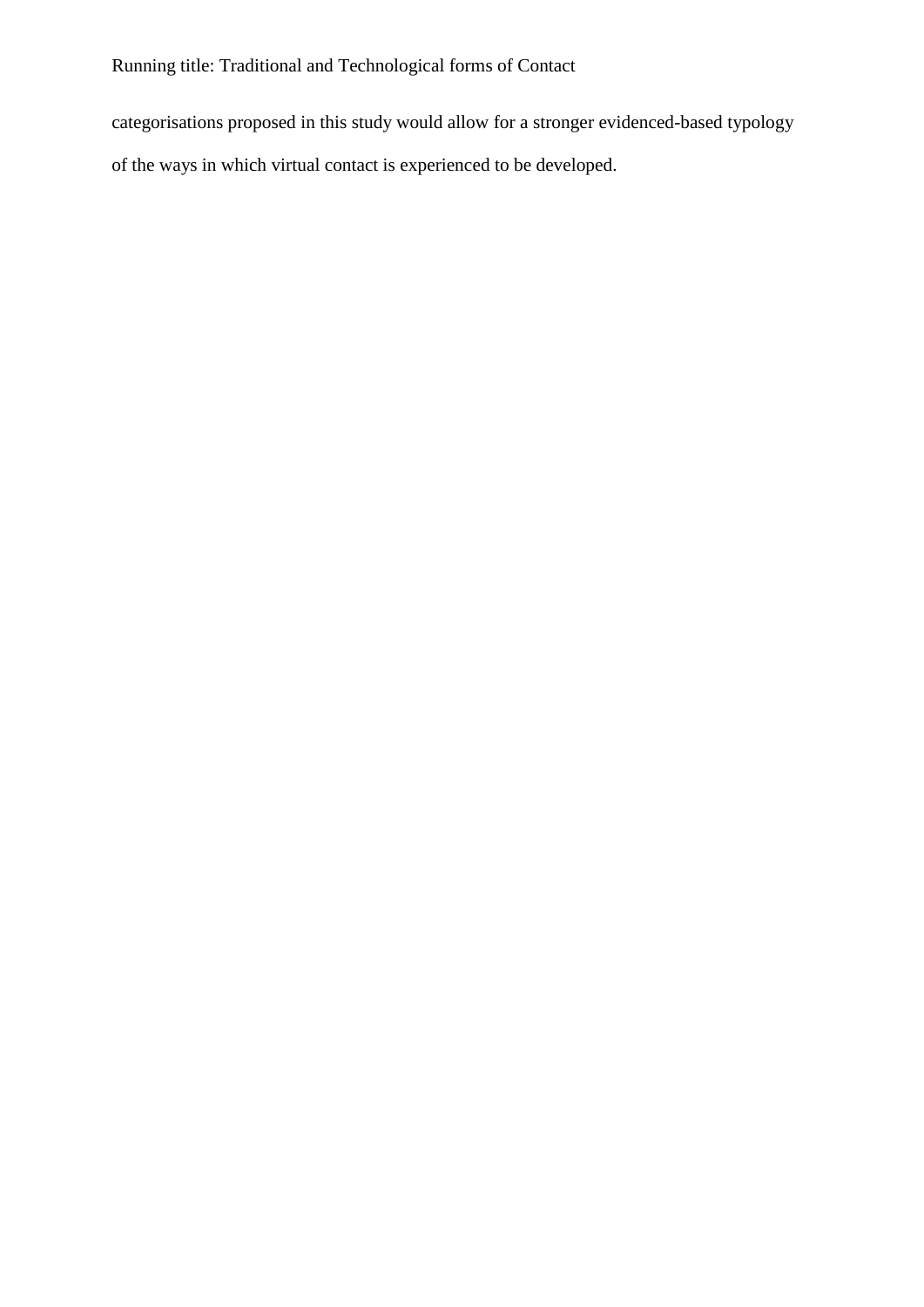## **References**

Aronson J. 1995. A pragmatic view of thematic analysis. *The Qualitative Report* **2**(1): 1-3.

British Sociological Association. 2002. *Statement of Ethical Practice*. BSA: Durham, UK. Available: http://www.britsoc.co.uk/media/27107/StatementofEthicalPractice.pdf [9 June 2016].

Brodzinsky D. 2005. Reconceptualising openness in adoption: Implication for theory, research and practice. In: *Psychological Issues in Adoption: Research and practice,*  Brodzinsky D, Palacios J (eds). Greenwood: New York, USA; pp.145-166.

Cummings J, Butler B, Kraut R. 2002. The quality of online social relationships. *Communications of the ACM* **45**(7): 103-108. DOI: 10.1145/514236.514242.

Feast J, Philpot T. 2003. *Searching Questions: Identity, origins and adoption*. BAAF: London, UK.

Fereday J, Muir-Cochrane E. 2006. Demonstrating rigor using thematic analysis: A hybrid approach of inductive and deductive coding and theme development. *International Journal of Qualitative Methods* **5**(1): 80-92. DOI: 10.1177/160940690600500107.

Fursland E. 2010. *Social Networking and Contact: How social workers can help adoptive families*. BAAF: London, UK.

Greenhow S, Hackett S, Jones C, Meins E. 2015. Adoptive family experiences of postadoption contact in an internet era. *Child & Family Social Work.* DOI: 10.1111/cfs.12256.

Henney S, Onken S. 1998. Changing agency practices towards openness in adoption. In: *Openness in Adoption: Exploring family connections,* Grotevant H, McRoy R (eds). Sage: Thousand Oaks California, USA; pp. 25-66.

Holt A. 2010. Using the telephone for narrative interviewing: A research note. *Qualitative Research* **10**: 113-121. DOI: 10.1177/1468794109348686.

Howe D, Steele M. 2004. Contact in cases in which children have been traumatically abused or neglected by their birth parents. In: *Contact in Adoption and Permanent Foster Care: Research, theory and practice*, Neil E, Howe D (eds). BAAF: London; pp. 203-224.

Irvine A, Drew P, Sainsbury R. 2013 "Am I not answering your questions properly?" Clarification, adequacy, and responsiveness in semi-structured telephone and face-to-face interviews. *Qualitative Research* **13**(1): 87-106. DOI: 10.1177/1468794112439086.

Jones C, Hackett S. 2012. Redefining family relationships following adoption: Adoptive parents' perspectives on the changing nature of kinship between adoptees and birth relatives. *British Journal of Social Work* **42**: 283-299. DOI: 10.1093/bjsw/bcr060.

Livingstone S, Helsper E. 2007. Taking risks when communicating on the internet: The role of offline social-psychological factors in young people's vulnerability to online risks. *Information, Communication & Society* **10**(5): 619-644. DOI: 10.1080/13691180701657998.